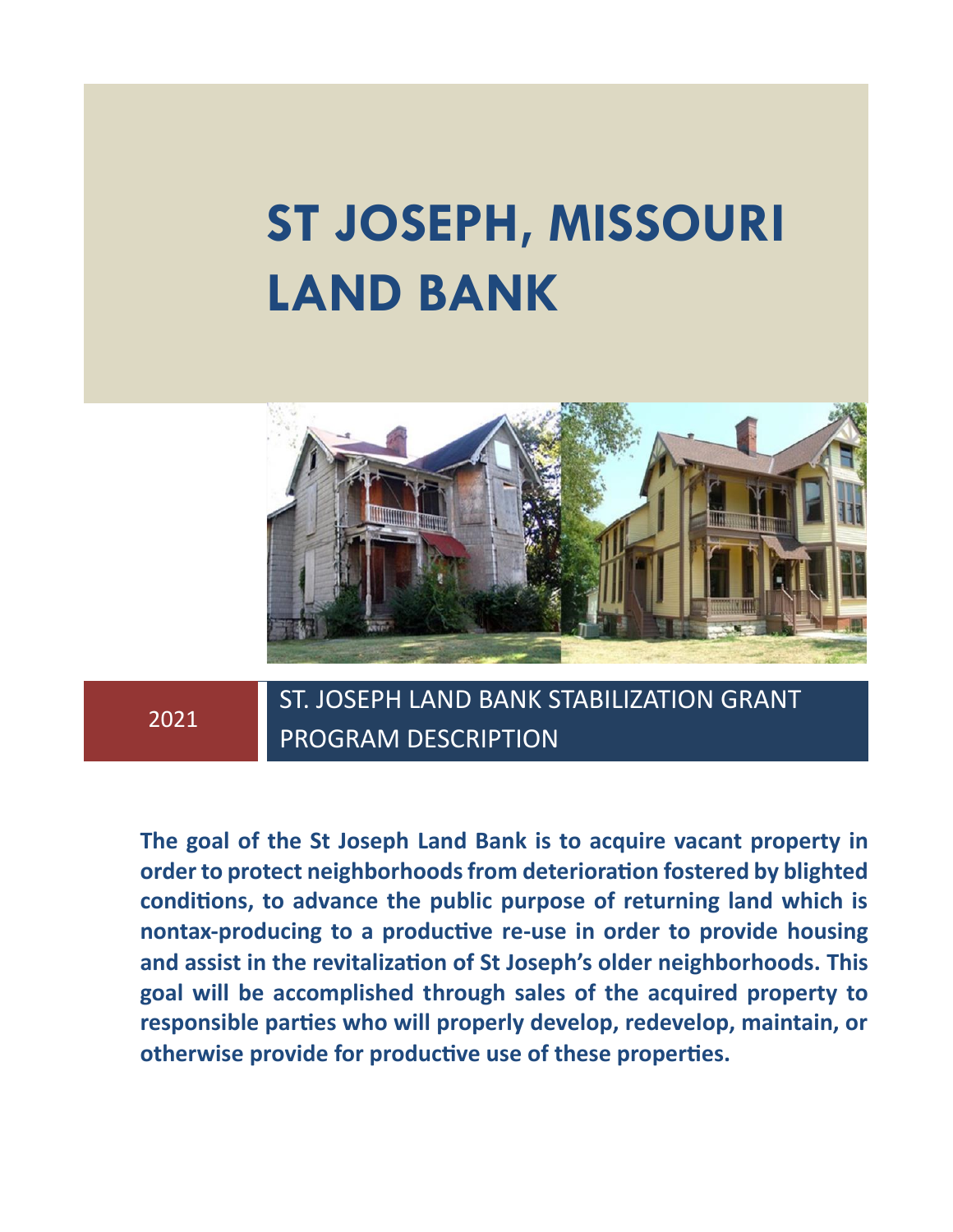#### ST JOSEPH LAND BANK PROGRAM

The St Joseph Land bank is a governmental entity focused on the conversion of vacant, abandoned, and tax delinquent properties into productive use. Vacant, abandoned, and tax-delinquent properties are often grouped together as "problem properties" because they destabilize neighborhoods, create fire and safety hazards, drive down property values, and drain local tax dollars. In some sense, these are properties the private market has altogether rejected.

The St Joseph Land Bank was created by House Bill 821 and the City Council created authority by local ordinance, pursuant to authority provided in state-enabling legislation. Land banks are designed to acquire and maintain problem properties and then transfer them to responsible ownership and productive use in accordance with local land use goals and priorities, creating a more efficient and effective system to eliminate blight. In order to accomplish these tasks, land banks are granted special powers and legal authority through state statutes to acquire property to assist private redevelopment.

#### GRANT OVERVIEW

The City of St. Joseph has identified the improvement of community appearance as one of its primary goals. The Land Bank Stabilization Grant program supports that goal by making funds available for the restoration of vacant structures acquired by the Land Bank for acquisition by private interest.

The goal of the grant program is to provide property owners an incentive to preserve, restore, and/or rehabilitate vacant residential structures.

#### PROGRAM OBJECTIVES

- To reduce blight in residential neighborhoods
- To preserve neighborhoods
- To provide incentives for rehabilitated vacant structures

#### PROGRAM DESCRIPTION

Property owners may apply for up to \$20,000 per structure. This program is a reimbursement grant requiring a 1-to-1 match; applicants will be required to demonstrate availability of enough private funds in order to be awarded funds under grant program.

#### INELIGIBLE USES OF GRANT FUNDS

Grant funds cannot be utilized to acquire property acquisition or paying off debt.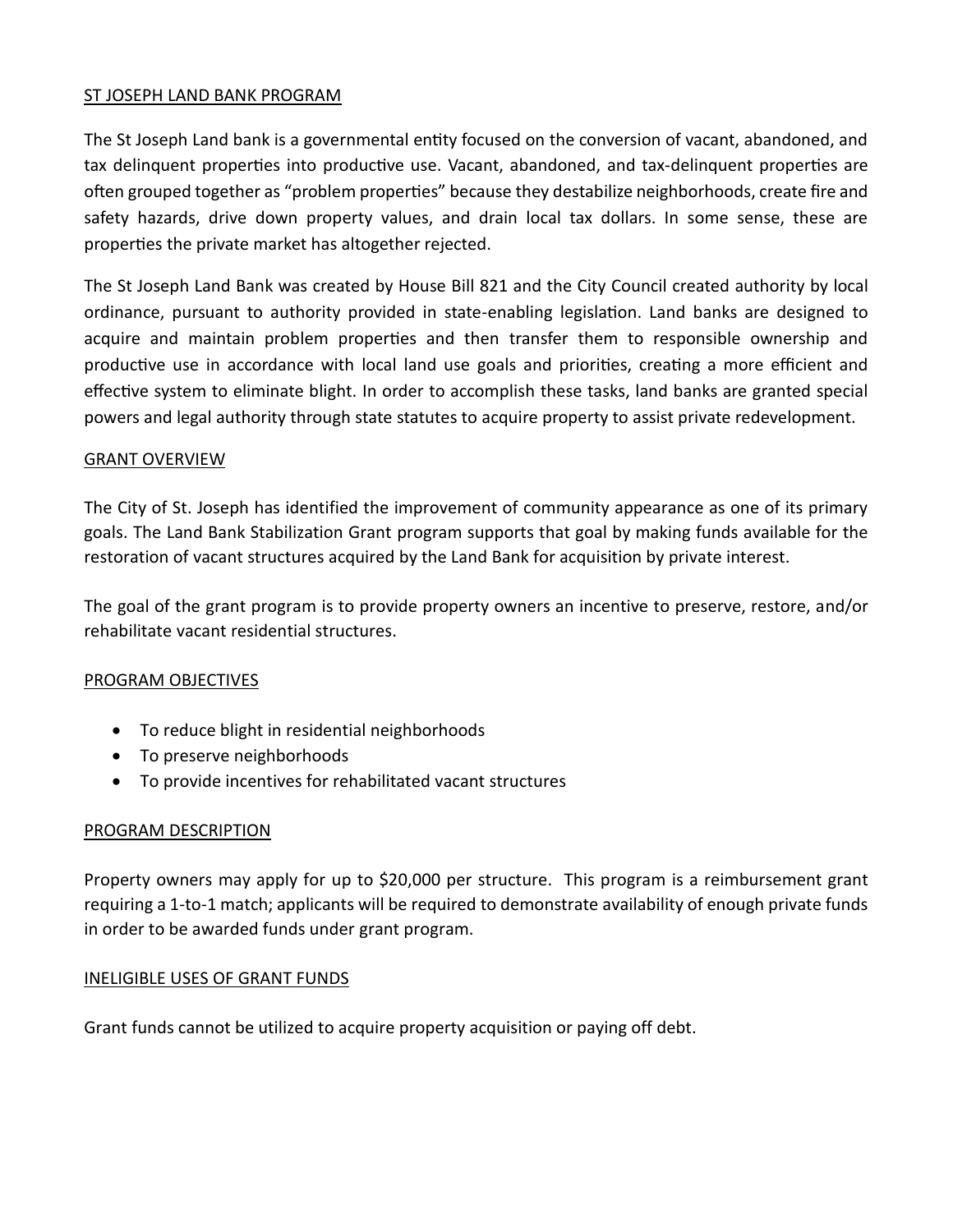# APPLICATION AND SELECTION PROCESS

Applications may be obtained at [https://www.stjoemo.info/897/Land-Bank-Board.](https://www.stjoemo.info/897/Land-Bank-Board) To determine initial eligibility, City Staff will meet with the Applicant to review the scope of work. If the Applicant and City staff representative reach consensus, staff will review the project documentation to ensure compliance with the goals and requirements of the grant program.

# SELECTION CRITERIA AND REVIEW

If more than one grant application is received for the same property, applications will be prioritized and ranked according to the Project Review Criteria Form. Projects must meet the minimum score in accordance with the basic review criterial prior to consideration. Prioritization of applications will be based on the overall score awarded Applicants based on basic review criteria and bonus points awarded for achieving program objectives of the grant program.

# RIGHTS RESERVED

The City of St. Joseph reserves the right to reject all applications. The specific grant program policies and procedures herein are subject to revision or amendment by the City of St. Joseph. The City may discontinue the grant program at any time, subject to the availability of funding.

# CONDITIONS OF GRANT FUNDS

To access grant program funds, Applicants must demonstrate a commitment to implement building improvements; must certify that work will commence within 90 days of funding approval of Grant Agreement; and that the Applicant shall complete scope of work within one year.

Applicant must initiate scope of work with private funds first before grant funds can be requested. Grant funds will be reimbursed to Applicant upon completion of approved scope of work. One or more of the following events shall constitute a default:

- 1. The Applicant fails to pay, when due, any real estate taxes or special assessments on the subject property during the period of grant funding.
- 2. The Owner/Applicant fails to maintain the property in accordance with the City of St. Joseph's property maintenance codes Article: I, Section: 7-351 for a period of two (2) years following the completion of the grant period.